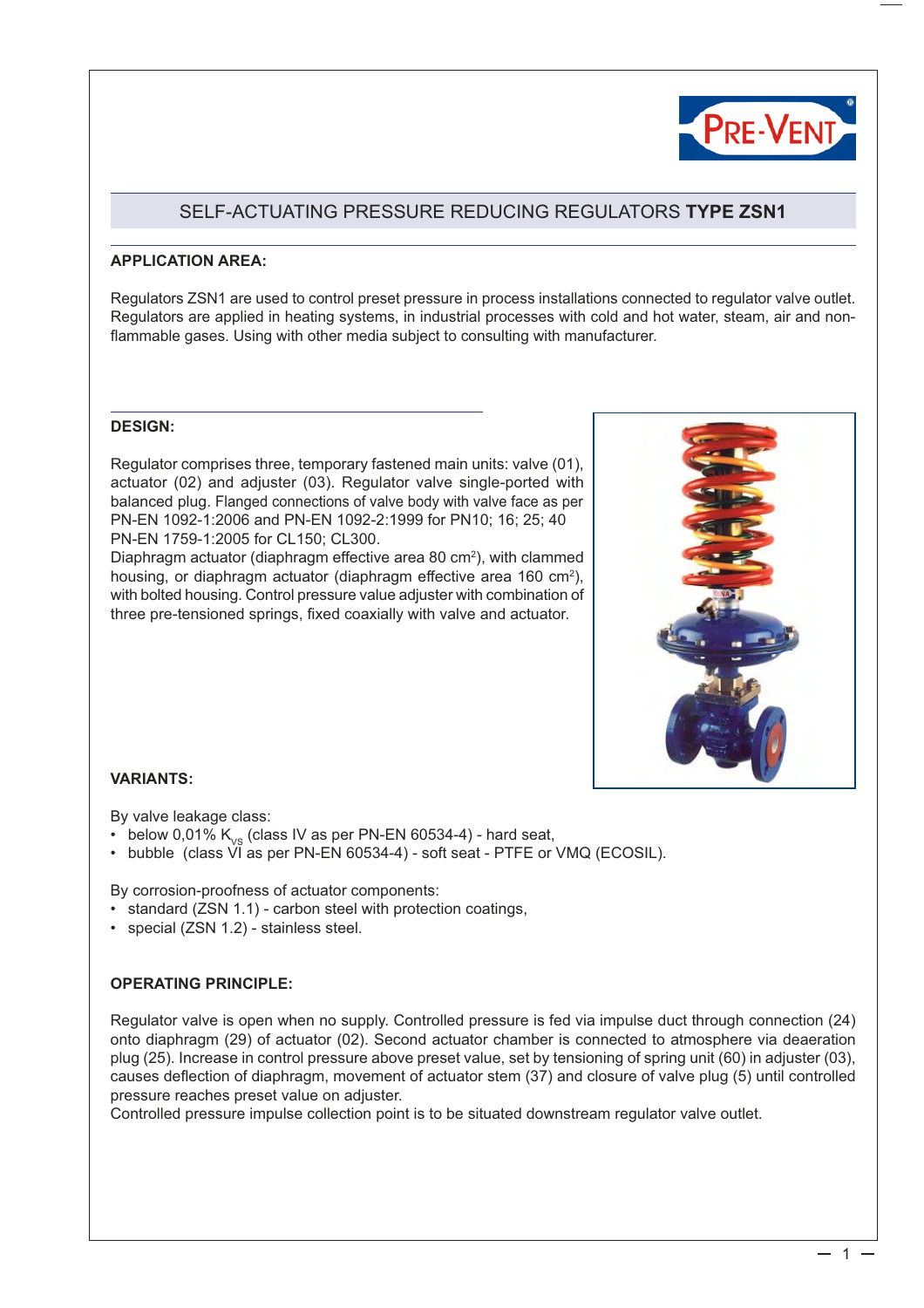

# **DIMENSIONS AND WEIGHTS**

|     | A    | L    | Valve weight (01) |
|-----|------|------|-------------------|
| DN  | [mm] | [kg] |                   |
| 15  |      | 130  | 4,0               |
| 20  | 470  | 150  | 5,1               |
| 25  |      | 160  | 5,6               |
| 32  | 485  | 180  | 8,5               |
| 40  | 490  | 200  | 10,6              |
| 50  | 495  | 230  | 14                |
| 65  | 605  | 290  | 23                |
| 80  |      | 310  | 29                |
| 100 | 615  | 350  | 44                |

|                    | C<br>[mm] | Weight   |               |          |  |
|--------------------|-----------|----------|---------------|----------|--|
| Spring range [kPa] |           | Actuator | Adjuster (03) |          |  |
|                    |           | (02)     | DN 1550       | DN 65100 |  |
| 40160              | 215       | 4,4      | 3,2           | 3,6      |  |
| 100400             |           |          | 5,6           | 7,1      |  |
| 200800             |           | 2,4      |               | 8,5      |  |
| 2801120            | 150       |          | 6,8           |          |  |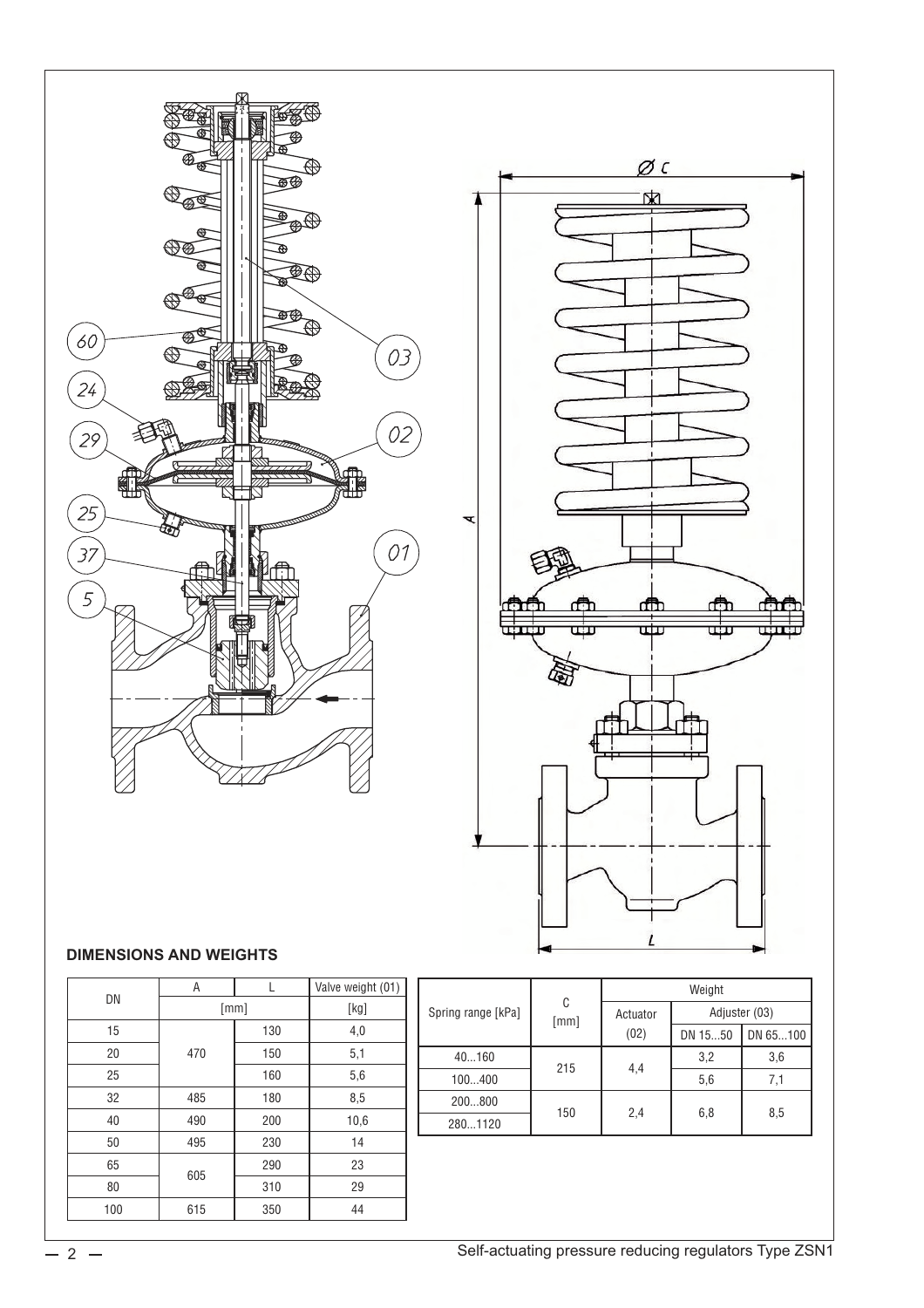|                                                                              | DN                                            | 15                                             | 20                  | 25              | 32   | 40  | 50                  | 65 | 80 | 100 |
|------------------------------------------------------------------------------|-----------------------------------------------|------------------------------------------------|---------------------|-----------------|------|-----|---------------------|----|----|-----|
|                                                                              | full flow                                     | 3,2                                            | 5                   | 8               | 12,5 | 20  | 32                  | 50 | 80 | 125 |
| $K_{VS}$ <sup>1)</sup><br>$\lceil m^3/h \rceil$                              | reduced flow                                  | 1<br>1,6<br>2,5                                | 1,6<br>2,5<br>3,2   | 2,5<br>3,2<br>5 | 5    | 8   | 12,5                | 20 | 32 | 50  |
|                                                                              | Noise coefficient Z                           | 0,65                                           | 0,6<br>0.55<br>0,45 |                 |      | 0,4 | 0,35                |    |    |     |
|                                                                              | Control characteristics                       | proportional                                   |                     |                 |      |     |                     |    |    |     |
|                                                                              | Spring range [kPa] <sup>2)</sup>              | $200800$ ;<br>40160<br>$100400$ ;<br>2801120   |                     |                 |      |     |                     |    |    |     |
|                                                                              | Maximum pressure in actuator<br>chamber [bar] | 20                                             |                     |                 |      |     |                     |    |    |     |
|                                                                              | Allowed pressure drop<br>in valve [bar]       | 12                                             |                     |                 |      | 10  |                     |    |    |     |
| Valve nominal pressure                                                       |                                               | valve body in grey iron                        |                     |                 |      |     | <b>PN 16</b>        |    |    |     |
|                                                                              |                                               | valve body in spheroidal iron                  |                     |                 |      |     | PN 16; PN 25; PN 40 |    |    |     |
|                                                                              |                                               | valve body in carbon steel and stainless steel |                     |                 |      |     | PN 16; PN 25; PN 40 |    |    |     |
| Maximum medium<br>temperature $\left[\begin{array}{cc} C \end{array}\right]$ |                                               | water                                          |                     |                 |      |     | 150                 |    |    |     |
|                                                                              |                                               | steam                                          |                     |                 |      |     |                     |    |    |     |
|                                                                              |                                               | gases                                          |                     |                 |      |     | 80                  |    |    |     |

<sup>1)</sup> other flow ratios  $\mathsf{K}_{\mathsf{vs}}$  subject to order specification.

 $2)$  other ranges subject to order specification.

### **MATERIALS** as per PN

| Regulator           | <b>ZSN 1.1</b>                                                                                                                         | <b>ZSN 1.2</b> |  |  |  |  |
|---------------------|----------------------------------------------------------------------------------------------------------------------------------------|----------------|--|--|--|--|
| <b>VALVE (01)</b>   |                                                                                                                                        |                |  |  |  |  |
| Body                | grey iron EN-GJL-250<br>spheroidal iron EN-GJS-400-18LT<br>carbon steel GP240GH (1.0619)<br>stainless steel GX5CrNiMo 19-11-2 (1.4408) |                |  |  |  |  |
| Plug and seat       | X6CrNiMoTi 17-12-2 (1.4571)                                                                                                            |                |  |  |  |  |
| Guide sleeve        |                                                                                                                                        |                |  |  |  |  |
| Packing             | EPDM <sup>3)</sup>                                                                                                                     |                |  |  |  |  |
|                     | <b>ACTUATOR (02)</b>                                                                                                                   |                |  |  |  |  |
| Housing             | carbon steel S235JRG2C (1.0122)<br>stainless steel X6CrNiTi 18-10 (1.4541)                                                             |                |  |  |  |  |
| Stem                | X17CrNi 16-2 (1.4057)                                                                                                                  |                |  |  |  |  |
| Diaphragm           | $EPDM + polyester fabric3$                                                                                                             |                |  |  |  |  |
| Packing             | EPDM <sup>3)</sup>                                                                                                                     |                |  |  |  |  |
| Adjuster (03)       |                                                                                                                                        |                |  |  |  |  |
| Adjuster components | carbon steel C45 (1.0503)                                                                                                              |                |  |  |  |  |
| Springs             | Spring steel 60Si7                                                                                                                     |                |  |  |  |  |

3) other materials, subject to medium type.